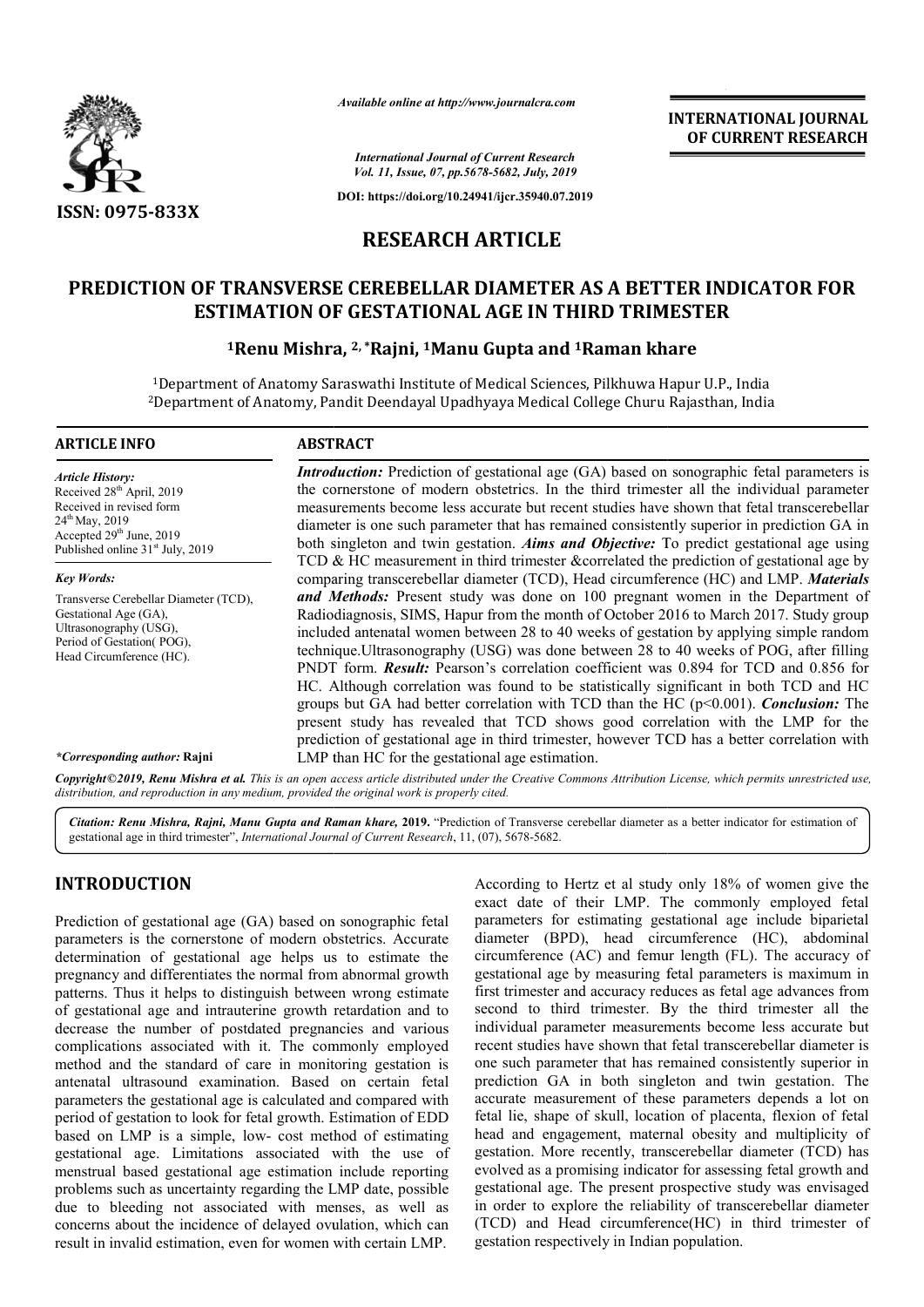#### **Aims and objectives**

- 1. To predict gestational age using TCD& HC measurement in third trimester.
- 2. To correlated the prediction of gestational age in third trimester by comparing transcerebellar diameter (TCD), Head circumference (HC) with LMP.

## **MATERIALS AND METHODS**

Present study was conducted in the Department of Anatomy and Department of Radiodiagnosis in the Saraswathi Institute of Medical Sciences, Hapur, U.P. from the month of October 2016 to March 2017. Study group included 100 antenatal women of third trimester between 28 to 40 weeks of gestation by applying simple random technique. Ultrasonography (USG) was done between 28 to 40 weeks of POG, after filling PNDT form. Informed consent was obtained.

#### **Inclusion criteria**

- 1. Singleton pregnancy.
- 2. Gestational age between 28 to 40 weeks.
- 3. Patient sure of her last menstrual period (LMP)
- 4. Previous regular menstrual cycles.

#### **Exclusion criteria**

- 1. Patient not sure of her last menstrual periods.
- 2. Multiple pregnancies.
- 3. Previous irregular cycles
- 4. Fetuses having any gross congenital anomaly
- 5. Patients having any chronic medical illness.

#### **The method of study**

USG machine used was of model PHILIP HDI 4000. All the routine fetal parameters i.e. biparietal diameter (BPD), abdominal circumference (AC) femur length (FL) and head circumference (HC) were taken. Gestational age (GA) was then calculated using BPD, HC and by using TCD and the results were subjected to statistical analysis. In addition, the amount of liquor, placental localization, estimated fetal weight and any gross congenital abnormality (GCA) in the fetus were noted. USG was done mainly at 32 to 36 weeks of POG after filling PNDT form. All the fetal parameters including TCD were noted & the gestational age was calculated using HC and by using TCD and the GA were compared and analyzed statistically. The amount of liquor, placental localization estimated fetal weight any GCA was noted. GA was predicted in 3rd trimester using HC& TCD measurement by using the nomograms given by Chavez *et al.* in 2004 in both second and third trimester. The results were compared with the actual GA calculated from the LMP and statistical analysis was carried out. Correlation and regression equations were then applied to assess the concordance and the accuracy of these parameters.

#### **Techniques of measurement**

**Transverse cerebellar diameter:** TCD is mainly measured in transcerebellar plane. The measurement of TCD was obtained by placing electronic calipers at outer to outer margins of cerebellum. The landmarks of thalami, cavum, septum pellucidum and third ventricle were identified thereby slightly

rotating the transducer below the thalamic plane. The posterior fossa was revealed with the characteristic butterfly like appearance of cerebellum. In all cases cerebellum was seen as two lobules on either side of midline in the posterior cranial fossa. The measurement is obtained by positioning the calipers on the outer margins of the two hemispheres.



**Figure 1. Measurement of Transverse Cerebellar Diameter**

#### **Head circumference**

The head circumference (HC) is better gestational age evaluation if the head shape is flattened (dolichocephaly) or rounded (bracycephaly), this measurement is more reliable than the BPD. The fetal is assumed to be an ellipse. The ellipse circumference serves as an estimate of the fetal head circumference. HC is measured on the same plane as BPD,that is on an axial plane that traverses the thalami, cavum and septum pellucidum. Transducer must be perpendicular to the central axis of the head, and thus the hemispheres and calvaria should appear symmetric. Alternatively, HC may be calculated from BPD and occipito-frontal diameter (OFD) as:  $HC = 1.62$  $\times$  (BPD + OFD).



**Figure 2. Measurement of Head circumference**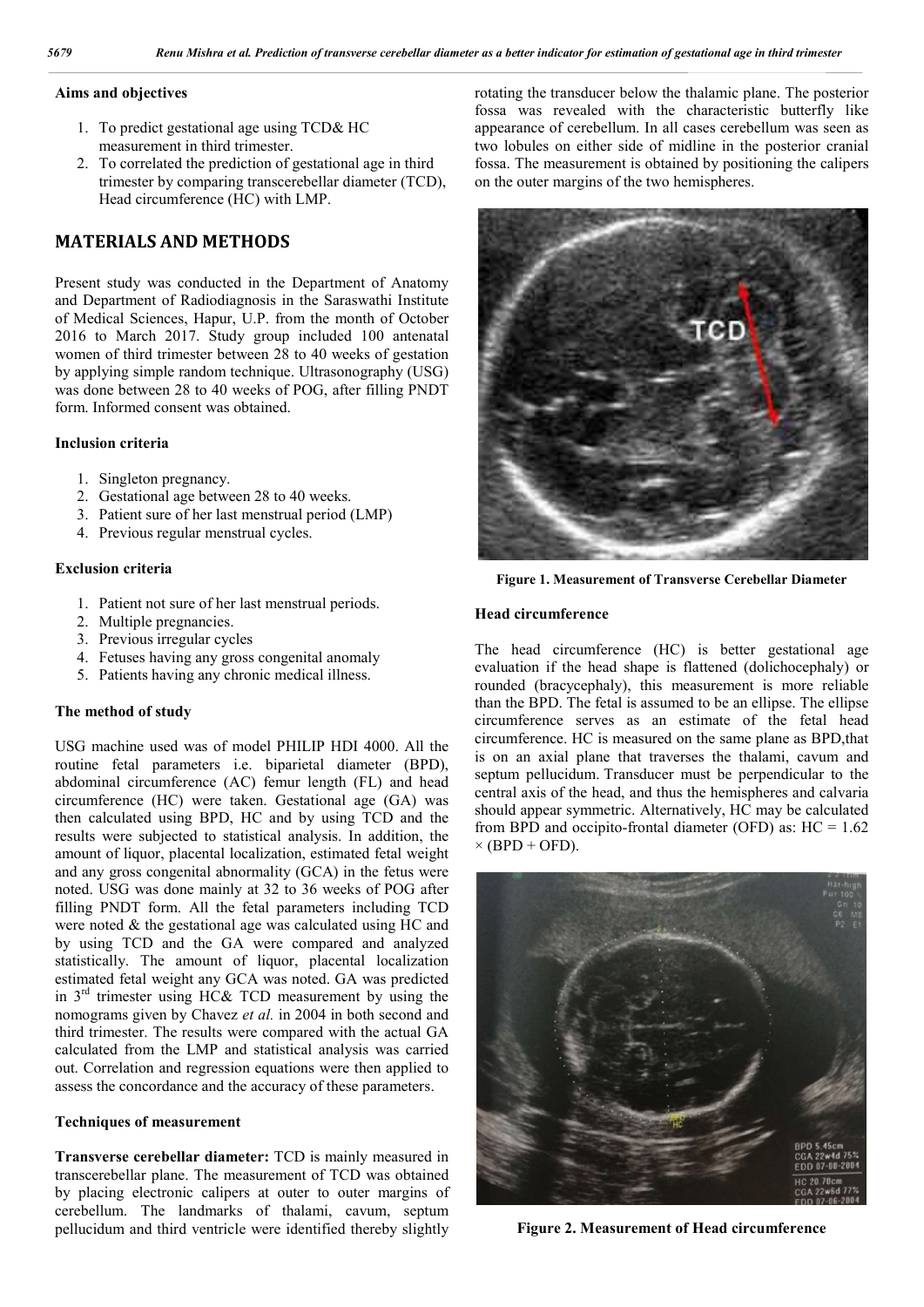### **OBSERVATIONS AND RESULT**

In this prospective study, 100 antenatal women coming to the Department of Radiodiagnosis, SIMS, Hapur, U.P, without high risk factor were selected. USG was performed between 28-40 weeks. The biometric parameters HC & TCD measured ultrasonographically. **ISSERVATIONS AND RESULT**<br>
22-36 weeks<br>
23-26 weeks<br>
23-26 weeks<br>
23-26 weeks<br>
24 Age groups (i.estational according to LMP POG by HC in weeks<br>
24 Years. The biometric parameters HC & TCD measured<br>
40 weeks. The biometric

**Table 1. Age distribution of the study group women**

| Age groups (years) | No. of patients | Percent |
|--------------------|-----------------|---------|
| $18-20$            | 18              | 18.0    |
| $21 - 24$          | 67              | 67.0    |
| $25 - 28$          | 15              | 15.0    |
| Total              | 100             | 100.0   |

67% of the study group women belonged to the age group of 21-24 years. Mean age in the study group was 22.5 years.



**Table 2. Distribution of the study group women into according to their background**



**LESSE** 

**Table 3. Distribution of the study group women according to their parity**

| Parity         | No. of women | Percent |
|----------------|--------------|---------|
| G1             | 34           | 34.0    |
| G <sub>2</sub> | 43           | 43.0    |
| G <sub>3</sub> | 21           | 21.0    |
| G4             | 2            | 2.0     |
| Total          | 100          | 100.0   |

Majority of the patients (43%) in our study group were second gravida.



**(32-36 weeks)** Table 4. Gestational age prediction by HC in USG POG

|            | Gestational according to LMP | POG by HC in weeks | P value |
|------------|------------------------------|--------------------|---------|
| USG        | $34.38 \pm 1.08$             | $32.45 \pm 1.04$   |         |
| <b>POG</b> |                              |                    | <0.001  |

Mean period of gestation was 34 weeks 3 days by LMP. Mean period of gestation predicted by HC was 32 weeks 3 days.

Table 5. Gestational age prediction by TCD in USG POG **(32-36** weeks) **(32-36 weeks)**

|            | Gestational according to LMP | POG by HC in weeks | P value       |
|------------|------------------------------|--------------------|---------------|
| USG<br>POG | $34.38 \pm 1.08$             | $33.65 \pm 1.06$   | $P \le 0.005$ |

Mean period of gestation was 34 weeks 3 days by LMP. Mean period of gestation predicted by HC was 33 weeks 4 days.

Table 6. Gestational age prediction by HC and TCD in USG POG **(32-36** weeks) **(32-36 weeks)**

|                   | Gestational<br>according to<br>LMP | POG by HC<br>in weeks | POG by<br>TCD in<br>weeks | P value                                                                        |
|-------------------|------------------------------------|-----------------------|---------------------------|--------------------------------------------------------------------------------|
| USG<br><b>POG</b> | 34.38±1.087                        | $32.45 \pm 1.04$      | $33.65 \pm 1.06$          | LMP vs HC $p \le 0.001$<br>LMP vs TCD $p \le 0.005$<br>HC vs TCD $p \le 0.001$ |

Second USG was performed between 32-36 weeks of gestation and gestational age was predicted by measuring HC and TCD. and gestational age was predicted by measuring HC and TCD.<br>A comparison of estimated gestational age by using these biometric parameters and by LMP is depicted in Table 6.



**Table 7. Statistical correlation of POG by HC and TCD with POG by POG by LMP**

|                                 |                     | POG by<br>LMP in<br>weeks | POG by<br>HC in<br>weeks | POG by<br>TCD in<br>weeks |
|---------------------------------|---------------------|---------------------------|--------------------------|---------------------------|
| Gestational<br>according to LMP | Pearson Correlation |                           | $.856**$                 | $.894**$                  |
|                                 | $Sig.$ (1-tailed)   |                           | .000                     | .000                      |
|                                 | N                   | 100                       | 100                      | 100                       |
| POG by HC in<br>wks             | Pearson Correlation | $.856**$                  |                          | $.814**$                  |
|                                 | $Sig. (1-tailed)$   | .000                      |                          | .000                      |
|                                 | N                   | 100                       | 100                      | 100                       |
| POG by TCD in<br>wks            | Pearson Correlation | $.894**$                  | $.814**$                 |                           |
|                                 | $Sig. (1-tailed)$   | .000                      | .000                     |                           |
|                                 | N                   | 100                       | 100                      | 100                       |

The Pearson's correlation coefficient was 0.894 for TCD and 0.856 for HC. Although correlation was found to be statistically significant in both TCD and HC groups but GA had better correlation with TCD than the HC. (p<0.001). Pearson's correlation coefficient was 0.894 for TCD and<br>6 for HC. Although correlation was found to be<br>stically significant in both TCD and HC groups but GA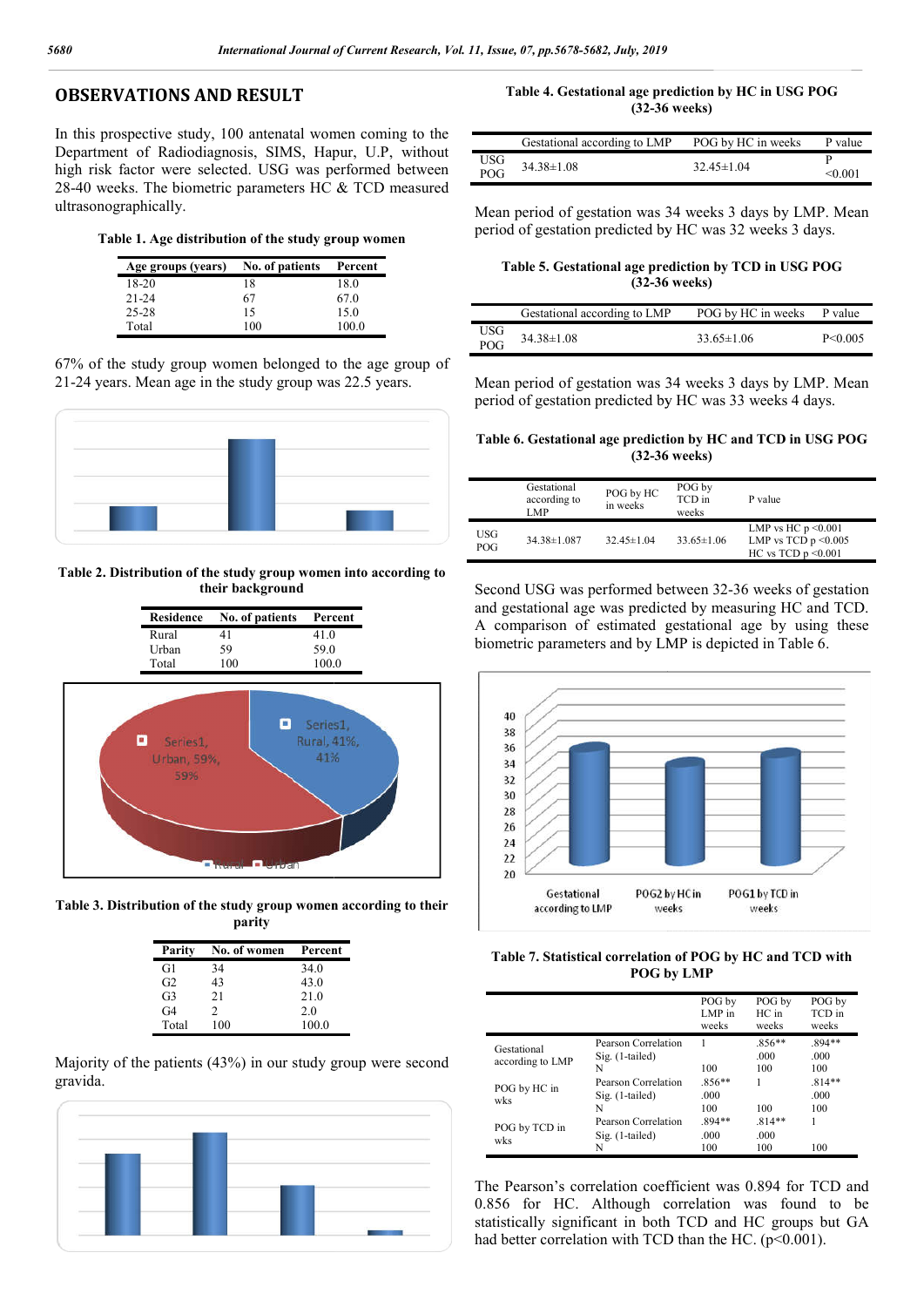#### **DISCUSSION**

Accurate determination of gestational age is fundamental to obstetric care and is important in a variety of situations. Fetal growth retardation or macrosomia may be missed owing to errors in gestational age assessment. Proper decisions regarding the presumed labour or postdated pregnancies are only possible when gestational age is accurately estimated. All methods of gestational age assessment have merits and demerits that deserve careful consideration. Primary methods of gestational age estimation: estimation based on last menstrual period (LMP), ultrasound-based gestational age estimation and neonatal estimating gestational age. Estimation of EDD based on LMP is a simple, low- cost method of estimating gestational age but its limitations include reporting problems such as uncertainty regarding the LMP date, possible due to bleeding not associated with menses, as well as concerns about the incidence of delayed ovulation, which can result in invalid estimation, even for women with certain LMP. A certain percentage of women comes to the obstetrician for the first time for their antenatal check up in the last trimester only without any previous visits or ultrasound. We faces problems regarding their gestational age estimation, ultrasound done in third trimester for these group of women will give a gestational age estimation with an error of 3 weeks by using of current parameters (HC, TCD). This is associated with the problems regarding the termination of pregnancy if required and issues related to prematurity, postmaturity and the perinatal problems associated with them. Obstetric management most appreciate this potential for error. If the gestational age from the average of all the parameters are similar, assignment of gestational age from the average of all of the parameters improves the accuracy. If gestational age estimates by the various parameters are quite different, averaging multiple parameters decrease the accuracy of the best predictors. a patient presenting in spontaneous labor at 33  $\pm$  3 weeks gestation should be managed as if the pregnancy may be as little as 30 weeks gestation, rather than as advanced at 36 weeks gestation. The patient presenting for prenatal care at  $39 \pm 3$  weeks gestation, should be managed for the potential of postdated pregnancy.

The present study is an endeavor to determine the accuracy of TCD and HC for gestational age estimation in third trimester antenatal women and the neonatal outcome associated with it. Doublet studied the reliability of second and third trimester fetal measurements for gestational age estimation and concluded that BPD was able to predict the GA with an error of 1.4 wks in 14 to 20 wks of POG. The observation of present study conquer with the results of the above investigator. Varol *et al.,* studied USG preformed in the third trimester between 32-36 weeks showed the mean GA calculated by LMP to be 34-48 wks (34 wk 3 days). The mean GA calculated by HC was 32.45 wks (32wk 3 days.) with an error of 2 wks. Benson C.B et al studied through the sonographic prediction of gestational age using HC found that the error in GA estimation was 3.4 wks (at 26-32 wks of POG) and was 3.8 wks (at 32-42 wks of POG). They found that HC was not a very good predictor of GA estimation in third trimester. Contrarily, the present study has revealed that GA estimated by using HC had and error of 2 weeks only. The difference may possibly be attributed to racial variation. Mean gestational age calculated by TCD was 33.65 wks (33wks 4 days), which mean that TCD was able to predict the GA with an error of 6 days. Chavez M.R et al studied the GA prediction using fetal TCD and found

out that predicted GA between 29-36 wks was within 5 days of the actual GA, which is quiet in agreement with the results of our study. Pearsons correlation coefficient (r) was calculated by applying statistical analysis and correlation was calculated for POG in third trimester by TCD & HC. Correlation of POG by TCD with POG by LMP was found to be  $89.4\%$  ( $r = .894$ , P < 0.001) which was statistically significant. Chavez *et al.* study on fetal TCD measurement for gestational age estimation also shown similar results. Their study has shown a significant correlation between POG by TCD and LMP. The concordance between the actual GA and the predicted GA was high (r=0.81, P< 0.001) in the third trimester. However the accuracy was superior in second trimester than in third trimester. Correlation of POG by HC with POG by LMP was found to be 85.6%  $(r=.856, p<0.001)$  in our study which was statistically significant. Accuracy for gestational age estimation by TCD and HC was predicted in third trimester using regression equations. These results have GA can be predicted accurately in 79.8% of the women using TCD alone in  $3<sup>rd</sup>$  trimester. However GA can be predicted accurately in only 73.3% of the women using HC alone in 3<sup>rd</sup> trimester. Further if both parameters are used together, the accuracy was 84.5%, which shown that accuracy got improved by 4.7% when both parameters were used. Thus evident that TCD alone can be used to predict the GA accurately in around 80% of the patients, and accuracy could be improved by around 5% by using TCD as well as HC for gestational age estimation in third trimester. This improved the accuracy by around 5%. Hadlock *et al.* predicted the GA using fetal head circumference and found that the accuracy was only 61% in third trimester (30-36 wks.). However the present study has revealed that accuracy with HC was 73%. It is evident that HC alone does not serve as a very reliable parameter for estimation of gestational age in third trimester. Thus, in conclusion it can be stated that TCD as a more reliable parameter than BPD and HC gestational age prediction in third trimester. Moreover it can be used in cases where LMP is not known and in unbooked cases.

#### **Conclusion**

The present study was conducted with a view to explore the applicability of transcerebellar diameter along with head circumference and biparietal diameter for prediction of gestational age in Indian subjects &the findings concludes that the TCD is a better predictor of gestational age in third trimester as well an error of just 6 days when compared with HC which had an error of 2 wks. The accuracy of TCD for GA prediction is found to be 79.8% which is better than HC who had a predictive accuracy of just 73% in third trimester. However the accuracy improved by 5% when both HC and TCD are used together.

#### **REFERENCES**

- Benson CB, Doubilet PM. 1991. Sonographic prediction of gestational age: accuracy of second- and third-trimester fetal measurements. *AJR Am J Roentgenol.,* 157(6):1275-7.
- Berg AT. 1991. Menstrual cycle length and the calculation of gestational age. *Am J Epidemiol.,* 133(6):585-9.
- Chavez MR, Ananth CV, Kaminsky LM, Smulian JC, Yeo L, Vintzileos AM. 2006. Fetal transcerebellar diameter measurement for prediction of gestational age in twins. *Am J Obstet Gynecol.,* 195(6):1596-600.